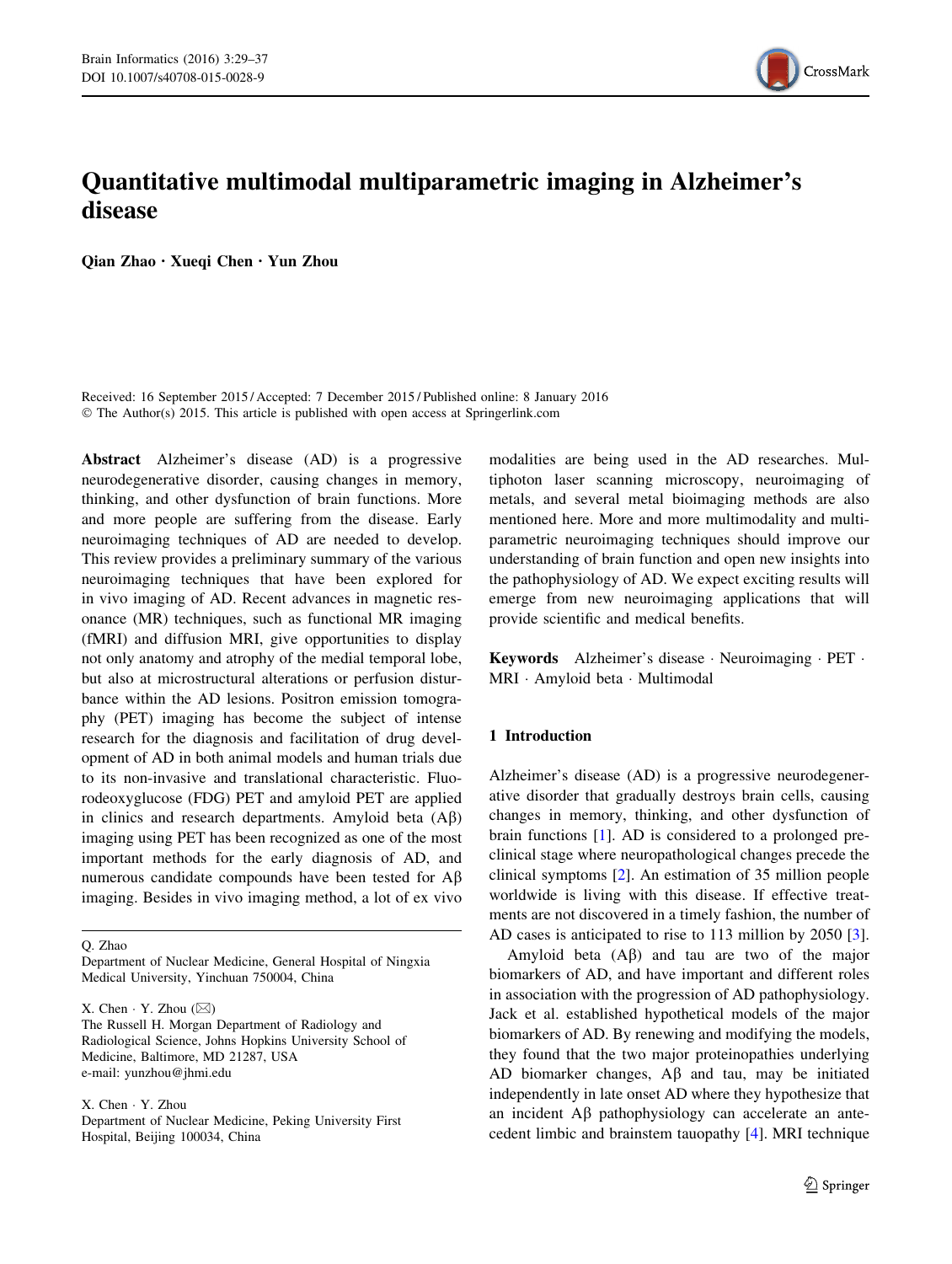was used in the article, which revealed that the level of Ab load was associated with a shorter time-to-progression of AD [[5\]](#page-5-0). This warrants an urgent need to develop early neuroimaging techniques of AD neuropathology that can detect and predict the disease before the onset of dementia, monitor therapeutic efficacy in halting and slowing down progression in the earlier stage of the disease.

There have been various reports on the imaging assessments of AD. Some measurements reflect the pathology of AD directly, including positron emission tomography (PET) amyloid imaging and cerebrospinal fluid (CSF) betaamyloid 42 ( $\Delta\beta$ 42), while others reflect neuronal injury associated with AD indirectly, including CSF tau (total and phosphorylated tau), fluorodeoxy-D-glucose (FDG)-PET, and MRI. AD Neuroimaging Initiative (ADNI) has been to establish the optimal panel of clinical assessments, MRI and PET imaging measures, as well as other biomarkers from blood and CSF, to inform clinical trial design for AD therapeutic development. At the same time, it has been highly productive in generating a wealth of data for elucidating disease mechanisms occurring during early stages of preclinical and prodromal AD [\[6](#page-5-0)].

Single neuroimaging often reflects limit information of AD. As a result, multimodal neuroimaging is widely used in neuroscience researches, as it overcomes the limitations of individual modalities. Multimodal multiparametric imaging mean the combination of different imaging techniques, such as PET, MRI, simultaneously or separately. The multimodal multiparametric imaging enables the visualization and quantitative analysis of the alterations in brain structure and function, such as PET/CT, and PET/ MRI. [[7\]](#page-5-0). In this review article, we summarize and discuss the main applications, findings, perspectives as well as advantages and challenges of different neuroimaging in AD, especially MRI and PET imaging.

#### 2 Magnetic resonance imaging

MRI demonstrates specific volume loss or cortical atrophy patterns with disease progression in AD patients [\[8–10](#page-5-0)]. There are several MRI techniques and analysis methods used in clinical and scientific research of AD. Recent advances in MR techniques, such as functional MRI (fMRI) and diffusion MRI, depict not only anatomy and atrophy of the medial temporal lobe (MTL), but also microstructural alterations or perfusion disturbance within this region.

# 2.1 Functional MRI

corresponding clinical symptoms is not always paralleled [\[11](#page-5-0), [12\]](#page-5-0). Recently, resting-state fMRI (RS-fMRI) is popular for its ability to map brain functional connectivity noninvasively [[13\]](#page-5-0). By using RS-fMRI, Bozzali et al. reported that the CR played a role in modulating the effect of AD pathology on default mode network functional connectivity, which account for the variable clinical symptoms of AD [\[14](#page-5-0)]. Moreover, AD patients with higher educated experience were able to recruit compensatory neural mechanisms, which can be measured using RS-fMRI. Arterial spin-labeled (ASL) MRI is another functional brain imaging modality, which measures cerebral blood flow (CBF) by magnetically labeled arterial blood water following through the carotid and vertebral arteries as an endogenous contrast medium. Several studies have concluded the characteristics of CBF changes in AD patients using ASL-MRI [[15–17\]](#page-5-0).

At some point in time, sufficient brain damage accumulates to result in cognitive symptoms and impairment. Mild cognitive impairment (MCI) is a condition in which subjects are usually only mildly impaired in memory with relative preservation of other cognitive domains and functional activities and do not meet the criteria for dementia [[18\]](#page-5-0), or as the prodromal state AD [\[19](#page-5-0)]. MCI patients are at a higher risk of developing AD and up to 15 % convert to AD per year [\[18](#page-5-0)]. Binnewijzend et al. have reported the pseudocontinuous ASL could distinguish both MCI and AD from healthy controls, and be used in the early diagnosis of AD [[20\]](#page-5-0). In their continuous study, they used quantitative whole brain pseudocontinuous ASL to compare regional CBF (rCBF) distribution patterns in different types of dementia, and concluded that ASL-MRI could be a non-invasive and easily accessible alternative to FDG-PET imaging in the assessment of CBF of AD patients [[21\]](#page-5-0).

# 2.2 Structure MRI

Structural MRI (sMRI) has already been a reliable imaging method in the clinical diagnosis of AD, characterized as gray matter reduction and ventricular enlargement in standard T1-weighted sequences [\[9](#page-5-0)]. Locus coeruleus (LC) and substantia nigra (SN) degeneration was seen in AD. By using new quantitative calculating method, Chen et al. presented a new quantitative neuromelanin MRI approach for simultaneous measurement of locus LC and SN of brainstem in living human subjects [[22\]](#page-5-0). The approach they used demonstrated advantages in image acquisition, preprocessing, and quantitative analysis. Numerous transgenic animal models of amyloidosis are available, which can manipulate a lot of neuropathological features of AD progression from the deposition of  $\beta$ -amyloid [\[23](#page-5-0)]. Braakman et al. demonstrated the dynamics of amyloid plaque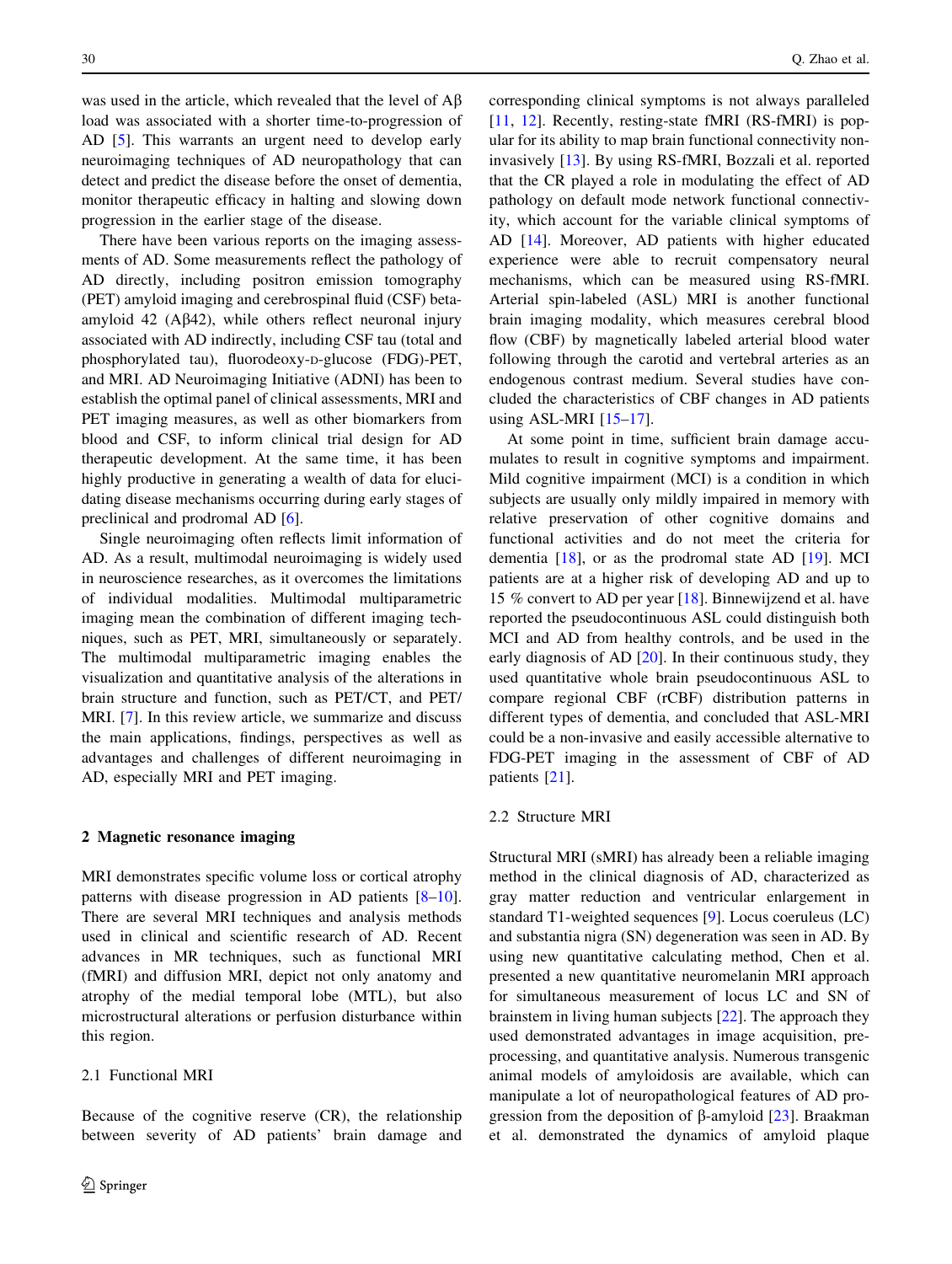formation and development in a serial MRI study in a transgenic mouse model [[24\]](#page-5-0). Increased iron accumulation in gray matter is frequently observed in AD. Because of the paramagnetic nature of iron, MRI shows nice potential in the investigating iron levels in AD [[25\]](#page-5-0). Quantitative MRI was shown high sensitivity and specificity in mapping cerebral iron deposition, and helped in the research on AD diagnosis [\[26](#page-5-0)].

The imaging patterns are always associated with the pathologic changes, such as specific protein markers. Spencer et al. manifested the relationship between quantitative T1 and T2 relaxation time changes and three immunohistochemical markers:  $\beta$ -amyloid, neuron-specific nuclear protein (a marker of neuronal cell load), and myelin basic protein (a marker of myelin load) in AD transgenic mice [[27\]](#page-5-0).

High-field MRI has been successfully applied to imaging plaques in transgenic mice for over a decade without contrast agents [\[24](#page-5-0), [28](#page-5-0)–[30\]](#page-5-0). Sillerud et al. devised a method using blood–brain barrier penetrating, amyloidtargeted, superparamagnetic iron oxide nanoparticles (SPIONs) for better imaging of amyloid plaque [[31\]](#page-5-0). Then, they successfully used this SPION-MRI to assess the drug efficacy on the 3D distribution of  $\overrightarrow{AB}$  plaques in transgenic AD mouse [\[32](#page-5-0)].

## 2.3 Diffusion MRI

Diffusion-weighted imaging (DWI) is a sensitive tool that allows quantifying of physiologic alterations in water diffusion, which result from microscopic structural changes.

Diffusion tensor imaging (DTI) is a well-established and commonly employed diffusion MRI technique in clinical and research on neuroimaging studies, which is based on a Gaussian model of diffusion processes [\[33](#page-5-0)]. In general, AD is associated with widespread reduced fractional anisotropy (FA) and increased mean diffusivity (MD) in several regions, most prominently in the frontal and temporal lobes, and along the cingulum, corpus callosum, uncinate fasciculus, superior longitudinal fasciculus, and MTL-as-sociated tracts than healthy controls [[34–](#page-5-0)[37\]](#page-6-0). Acosta-Cabronero et al. reported increased axial diffusivity and MD in the splenium, which were the earliest abnormalities in AD [[38\]](#page-6-0). FA and radial diffusivity (DR) differences in the corpus callosum, cingulum, and fornix were found to separate individuals with MCI who converted to AD from non-converters [\[39](#page-6-0)]. DTI was also found to be a better predictor of AD-specific MTL atrophy when compared to CSF biomarkers [\[40](#page-6-0)]. These findings suggested the potential clinical utility of DTI as early biomarkers of AD and its progression. However, an increase in MD and DR and a decrease in FA with advancing age in selective brain regions have been previously reported [\[41](#page-6-0), [42](#page-6-0)]. Diffusion MRI can be also used in the classifying of various stages of AD. Multimodal classification method, which combined fMRI and DTI, separated more MCI from healthy controls than single approaches [[43\]](#page-6-0).

In recent years, tau has emerged as a potential target for therapeutic intervention. Tau plays a critical role in the neurodegenerative process forming neurofibrillary tangles, which is a major hallmark of AD and correlates with clinical disease progression. Wells et al. applied multiparametric MRI, containing high-resolution structure MRI (sMRI), a novel chemical exchange saturation transfer (CEST) MRI, DTI, and ASL, and glucose CEST to measure changes of tau pathology in AD transgenic mouse [\[44](#page-6-0)].

Besides DWI MRI, perfusion-weighted imaging (PWI) is another advanced MR technique, which could measure the cerebral hemodynamics at the capillary level. Zimny et al. evaluated the correlation of MTL with both DWI and PWI in AD and MCI patients [\[45](#page-6-0)].

#### 3 Positron emission tomography

PET is a specific imaging technique applying in researches of brain function and neurochemistry of small animals, medium-sized animals, and human subjects [\[46–48](#page-6-0)]. As a particular brain imaging technique, PET imaging has become the subject of intense research for the diagnosis and facilitation of drug development of AD in both animal models and human trials due to its non-invasive and translational characteristic. PET with various radiotracers is considered as a standard non-invasive quantitative imaging technique to measure CBF, glucose metabolism, and b-amyloid and tau deposition.

# 3.1 FDG-PET

To date, 18F-FDG is one of the best and widely used neuroimaging tracers of PET, which employed for research and clinical assessment of AD [\[49](#page-6-0)]. Typical lower FDG metabolism was shown in the precuneus, posterior cingulate, and temporal and parietal cortex with progression to whole brain reductions with increasing disease progress in AD brains [\[50](#page-6-0), [51](#page-6-0)]. FDG-PET imaging reflects the cerebral glucose metabolism, neuronal injury, which provides indirect evidence on cognitive function and progression that cannot be provided by amyloid PET imaging.

Schraml et al. [[52\]](#page-6-0) identified a significant association between hypometabolic convergence index and phenotypes using ADNI data. Some researchers also used 18F-FDG-PET to analyze genetic information with multiple biomarkers to classify AD status, predicting cognitive decline or MCI to AD conversion [\[53–55](#page-6-0)]. Trzepacz et al.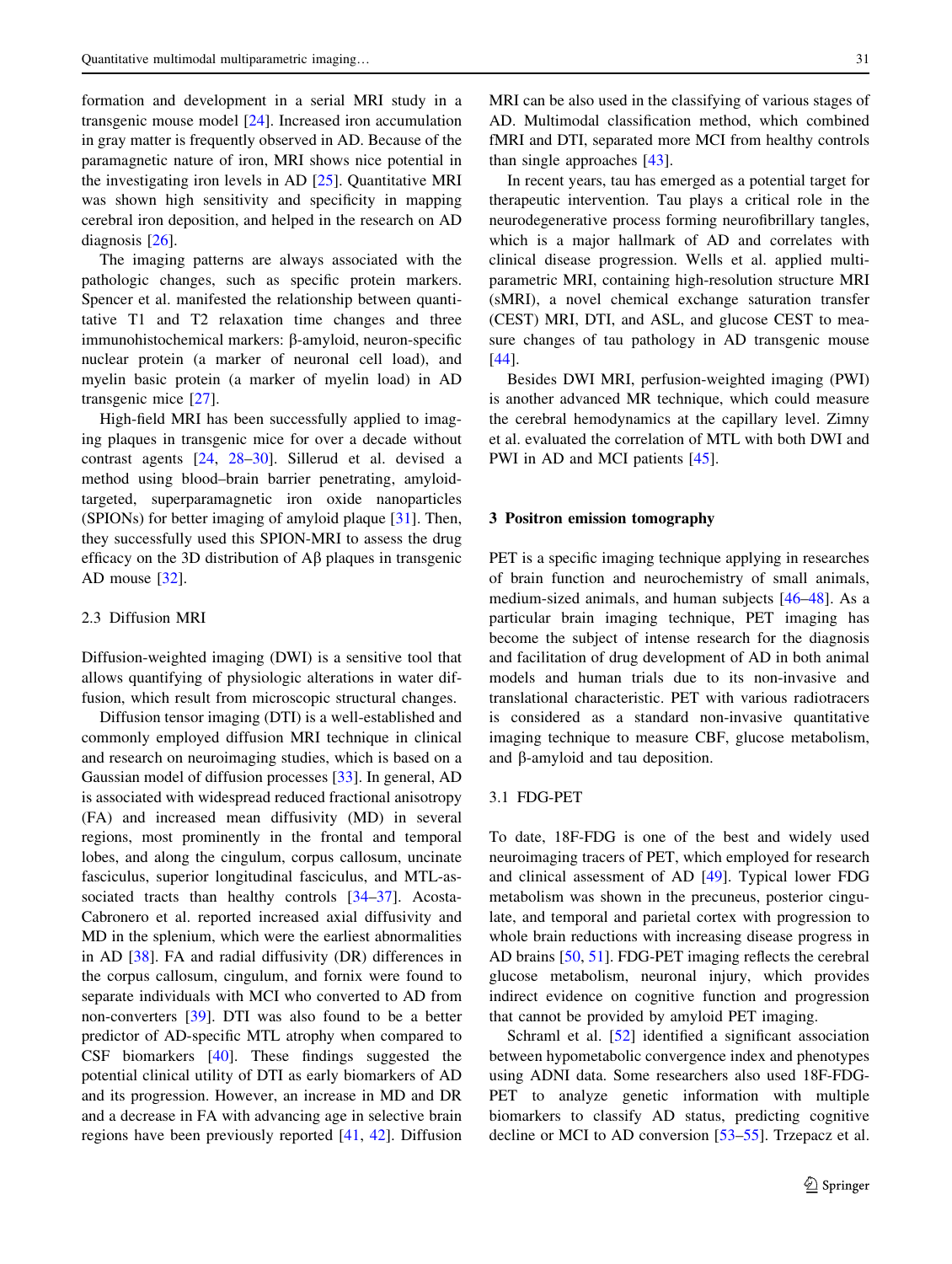[\[56](#page-6-0)] reported multimodal AD neuroimaging study, using MRI, 11C-PiB PET, and 18F-FDG-PET imaging to predict MCI conversion to AD along with APOE genotype. Zhang et al. [[57\]](#page-6-0) compared the genetic modality single-nucleotide polymorphism (SNP) with sMRI, 18F-FDG-PET, and CSF biomarkers, which were used to differentiate healthy control, MCI, and AD. They found FDG-PET is the best modality in terms of accuracy.

#### 3.2 Amyloid beta PET

 $\Delta \beta$ , the primary constituent of senile plaques, and tau tangles are hypothesized to play a primary role in the pathogenesis of AD, but it is still hard to identify the fundamental mechanisms  $[58–60]$  $[58–60]$  $[58–60]$ . A $\beta$  plaque in brain is one of the pathological hallmarks of AD [[61,](#page-6-0) [62\]](#page-6-0). Accumulation of  $\mathbf{A}\boldsymbol{\beta}$  peptide in the cerebral cortex is considered one cause of dementia in AD [\[63](#page-6-0)]. Numerous studies have involved in vivo PET imaging assessing cortical  $\beta$ -amyloid burden [\[64–66](#page-6-0)].

 $A\beta$  imaging using PET has been recognized as one of the most important methods for the early diagnosis of AD [\[67](#page-6-0)]. Numerous candidate compounds have been tested for  $\overrightarrow{AB}$  imaging, such as 11C-PiB [[68\]](#page-6-0), 18F-FDDNP [\[69\]](#page-6-0), 11C-SB-13 [[70\]](#page-6-0), 18F-BAY94-9172 [\[71](#page-6-0)], 18F-AV-45 [[72\]](#page-6-0), 18F-flutemetamol [\[73](#page-6-0), [74](#page-7-0)], 11C-AZD2184 [\[75](#page-7-0)], and 18F-ADZ4694 [\[76](#page-7-0)], 11C-BF227 and 18F-FACT [\[77](#page-7-0)].

Several amyloid PET studies examined genotypes, phenotypes, or gene–gene interactions. Ramanan et al. [[78\]](#page-7-0) reported the GWAS results with 18F-AV-45 reflecting the cerebral amyloid metabolism in AD for the first time. Swaminathan et al. [[79\]](#page-7-0) revealed the association between plasma  $\Lambda\beta$  from peripheral blood and cortical amyloid deposition on 11C-PiB. Hohman et al. [\[80](#page-7-0)] reported the relationship between SNPs involved in amyloid and tau pathophysiology with 18F-AV-45 PET.

Among the PET tracers, 11C-PiB, which has a high affinity for fibrillar  $\mathbf{A}\beta$ , is a reliable biomarker of underlying AD pathology [\[68](#page-6-0), [81\]](#page-7-0). It shows cortical uptake well paralleled with AD pathology [\[82](#page-7-0), [83](#page-7-0)], has recently been approved for use by the Food and Drug Administration (FDA, April 2012) and the European Medicines Agency (January 2013). 18F-GE-067 (flutemetamol) and 18F-BAY94-9172 (florbetaben) have also been approved by the US FDA in the last 2 years [\[84](#page-7-0), [85](#page-7-0)].

18F-Florbetapir (also known as 18F-AV-45) exhibits high affinity specific binding to amyloid plaques. 18F-AV- $45$  labels  $\overrightarrow{AB}$  plaques in sections from patients with pathologically confirmed AD [[72\]](#page-6-0).

It was reported in several research groups that 18F-AV-45 PET imaging showed a reliability of both qualitative and quantitative assessments in AD patients, and  $A\beta$ + increased with diagnostic category (healthy control  $\lt MCI \lt AD$ )

[\[82](#page-7-0), [86](#page-7-0), [87\]](#page-7-0). Johnson et al. used 18F-AV-45 PET imaging to evaluate the amyloid deposition in both MCI and AD patients qualitatively and quantitatively, and found that amyloid burden increased with diagnostic category  $(MCI < AD)$ , age, and APOE $\epsilon$ 4 carrier status [[88\]](#page-7-0). Payoux et al. reported the equivocal amyloid PET scans using 18F-AV-45 associated with a specific pattern of clinical signs in a large population of non-demented older adults more than 70 years old [[89\]](#page-7-0).

More and more researchers consider combination and comparison of multiple PET tracers targeting amyloid plaque imaging together. Bruck et al. compared the prognostic ability of 11C-PiB PET, 18F-FDG-PET, and quantitative hippocampal volumes measured with MR imaging in predicting MCI to AD conversion. They found that the FDG-PET and 11C-PiB PET imaging are better in predicting MCI to AD conversion [[90\]](#page-7-0). Hatashita et al. used 11C-PiB and FDG-PET imaging to identify MCI due to AD, 11C-PiB showed a higher sensitivity of 96.6 %, and FDG-PET added diagnostic value in predicting AD over a short period [[91\]](#page-7-0).

Besides, new  $A\beta$  imaging agents were radiosynthesized. Yousefi et al. radiosynthesized a new  $\overrightarrow{AB}$  imaging agent 18F-FIBT, and compared the three different  $\mathsf{A}\beta$ -targeted radiopharmaceuticals for PET imaging, including 18F-FIBT, 18F-florbetaben, and 11C-PiB [\[92](#page-7-0)]. 11C-AZD2184 is another new PET tracer developed for amyloid senile plaque imaging, and the kinetic behavior of 11C-AZD2184 is suitable for quantitative analysis and can be used in clinical examination without input function [[75,](#page-7-0) [93,](#page-7-0) [94](#page-7-0)].

#### 4 Multimodality imaging: PET/MRI

Several diagnostic techniques, including MRI and PET, are employed for the diagnosis and monitoring of AD [\[95](#page-7-0)]. Multimodal imaging could provide more information in the formation and key molecular event of AD than single method. It drives the progression of neuroimaging research due to the recognition of the clinical benefits of multimodal data [[96\]](#page-7-0), and the better access to hybrid devices, such as PET/MRI [\[97](#page-7-0)].

Maier et al. evaluated the dynamics of 11C-PiB PET, 15O-H2O-PET, and ASL-MRI in transgenic AD mice and concluded that the AD-related decline of rCBF was caused by the cerebral  $\overrightarrow{AB}$  angiopathy [[98\]](#page-7-0). Edison et al. systematically compared 11C-PiB PET and MRI in AD, MCI patients, and controls. They thought that 11C-PiB PET was adequate for clinical diagnostic purpose, while MRI remained more appropriate for clinical research [[99](#page-7-0)]. Zhou et al. investigated the interactions between multimodal PET/MRI in elder patients with MCI, AD, and healthy controls, and confirmed the invaluable application of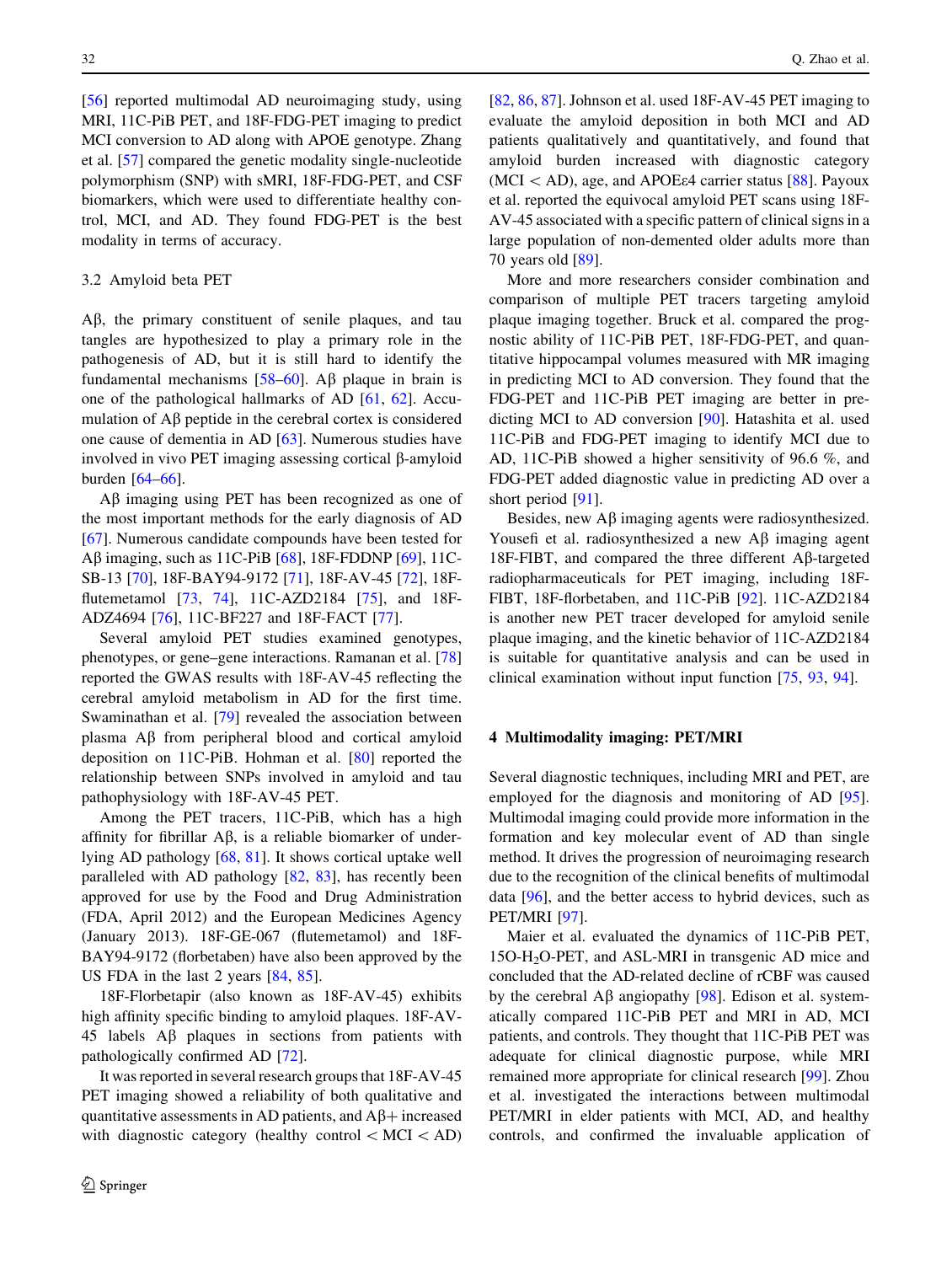<span id="page-4-0"></span>amyloid PET and MRI in early diagnosis of AD [\[100](#page-7-0)]. Kim et al. reported that  $A\beta$ -weighted cortical thickness, which incorporates data from both MRI and amyloid PET imaging, is a consistent and objective imaging biomarker in AD [\[101](#page-7-0)].

#### 5 Other imaging modalities

Multiphoton non-linear optical microscope imaging systems using ultrafast lasers have powerful advantages such as labelfree detection, deep penetration of thick samples, high sensitivity, subcellular spatial resolution, 3D optical sectioning, chemical specificity, and minimum sample destruction [\[102,](#page-7-0) [103\]](#page-7-0). Coherent anti-Stokes–Raman scattering (CARS), twophoton excited fluorescence (TPEF), and second-harmonic generation (SHG) microscopy are the most widely used biomedical imaging techniques [\[104](#page-7-0)–[106\]](#page-8-0).

Some researchers have reported in vivo imaging of senile plaque and collagen using multiphoton laser scanning microscopy or auto-fluorescence and SHG images in AD mouse model [\[107](#page-8-0), [108\]](#page-8-0). Lee et al. developed a multimodal multiphoton non-linear optical microspectroscopy imaging system based on a small-diameter probe with gradient-index lenses combing CARS, TPEF, and SHG into one platform for imaging distinct molecular structures and components of brain tissue associated with AD transformation [\[109](#page-8-0)].

Metal dyshomeostasis is frequently observed in AD due to anomalous binding of metals such as iron (Fe), copper (Cu), and zinc (Zn), or impaired regulation of redox-active metals inducing the neuronal damage. Neuroimaging of metals in a variety of intact brain cells and tissues is emerging as an important tool for increasing our understanding of the role of metal dysregulation in AD. Braidy et al. reviewed the metal bioimaging in AD [\[110](#page-8-0)]. Several imaging techniques, such as laser ablation inductively coupled mass spectrometry (MS), X-ray fluorescence microscopy, MALDI imaging mass spectrometry (MALDI-MS), and Fourier transform infrared spectroscopy,, have been used to study in AD [\[111–114](#page-8-0)]. Several limitations of metal bioimaging, such as lower spatial resolution and detection sensitivity, make it not as valuable as PET and MRI imaging.

#### 6 Perspective of neuroimaging in precision imaging

Precision medicine is a phrase that is often used to describe how genetic information about a person's disease is being used to diagnose or treat their disease. Understanding the genetic changes that are in AD formation is leading to more effective treatment strategies. The prospect of a

personalized or precision medicine for AD, and for its incorporation in therapeutic trial design, is predicated on the ability to use an individual's genetic profile to refine predisposition to disease, characteristics such as likely rate of progression, and predicted therapeutic and side effect responses to various therapeutic strategies [[115\]](#page-8-0). At present, the genetic data associated with AD clinical drug development were mainly focused on APOE, which was commonly used as stratification factor or covariate to adjust for heterogeneity [[116,](#page-8-0) [117](#page-8-0)].

Ultimately, imaging-genetic endophenotype studies may provide a link between genetics and disease topography by elucidating those areas of the brain most associated with known and potential pathological genotypes. APOE genotype may be one important factor contributing to heterogeneity in sporadic AD, as non-e4 status among EOAD patients correlates with atypicality [\[118](#page-8-0)].

#### 7 Conclusion

This review provides a preliminary summary of the various neuroimaging techniques that have been explored for in vivo imaging of AD. MRI and PET imaging are still the mainly used technique in the detection, assessment of AD. From a scientific perspective, more and more multimodality and multiparametric neuroimaging techniques should improve our understanding of brain function and open new insights into the pathophysiology of AD. We expect exciting results will emerge from new neuroimaging applications that will provide scientific and medical benefits.

Acknowledgments The present study was supported by Grants from The Natural Science Foundation of Ningxia (No. NZ14131).

Funding This study was funded by the Natural Science Foundation of Ningxia (Grant No. NZ14131).

#### Compliance with ethical standards

Conflict of interest The authors confirm that this article has no conflicts of interest.

Open Access This article is distributed under the terms of the Creative Commons Attribution 4.0 International License ([http://crea](http://creativecommons.org/licenses/by/4.0/) [tivecommons.org/licenses/by/4.0/\)](http://creativecommons.org/licenses/by/4.0/), which permits unrestricted use, distribution, and reproduction in any medium, provided you give appropriate credit to the original author(s) and the source, provide a link to the Creative Commons license, and indicate if changes were made.

#### References

1. Alzheimer's Association (2015) 2015 Alzheimer's disease facts and figures. Alzheimer's Dement 11(3):332–384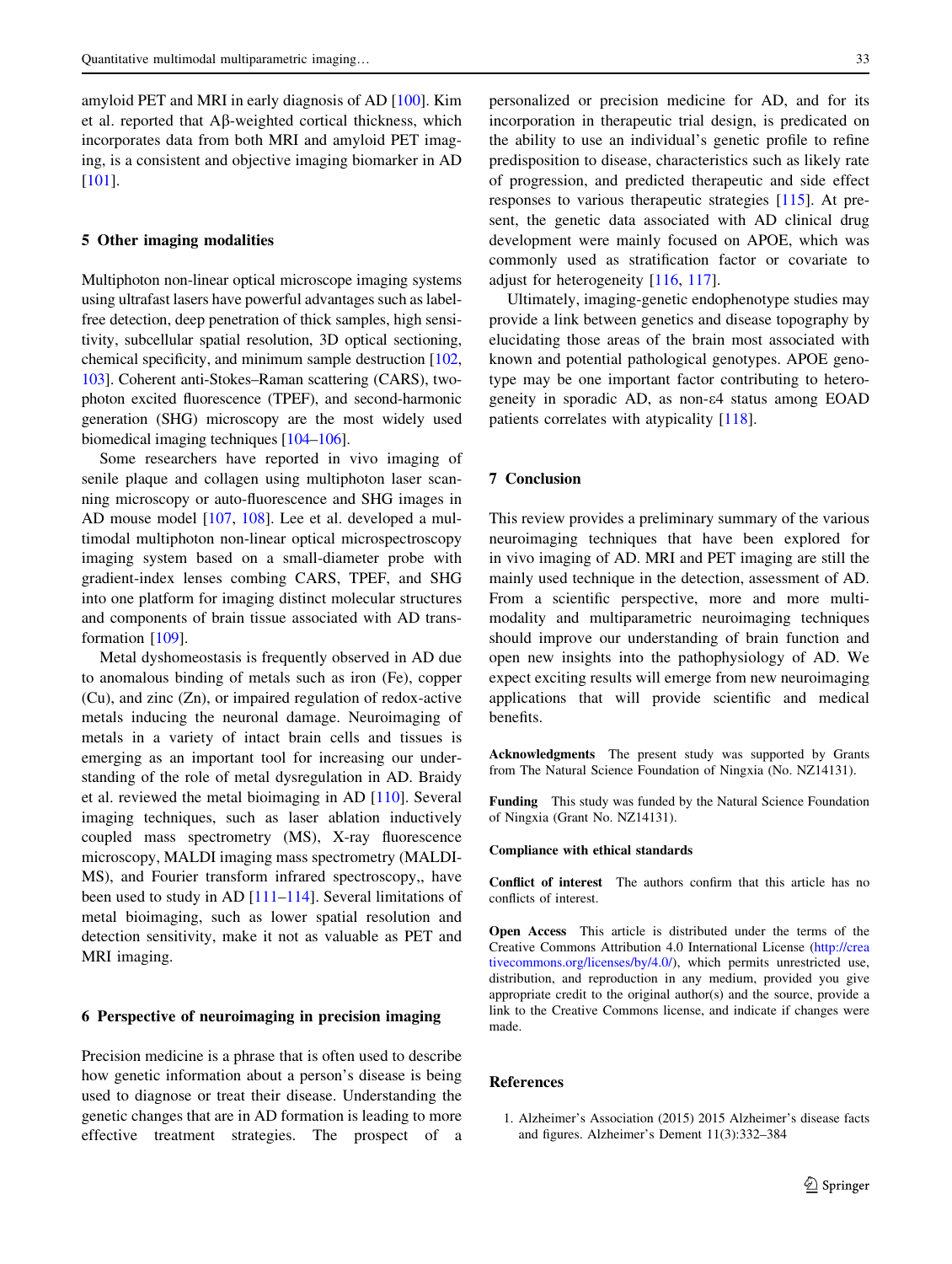- <span id="page-5-0"></span>2. Jack CR Jr, Knopman DS, Jagust WJ, Shaw LM, Aisen PS, Weiner MW et al (2010) Hypothetical model of dynamic biomarkers of the Alzheimer's pathological cascade. Lancet Neurol 9(1):119–128
- 3. Brodaty H, Breteler MM, Dekosky ST, Dorenlot P, Fratiglioni L, Hock C et al (2011) The world of dementia beyond 2020. J Am Geriatr Soc 59(5):923–927
- 4. Jack CR Jr, Knopman DS, Jagust WJ, Petersen RC, Weiner MW, Aisen PS et al (2013) Tracking pathophysiological progresses in Alzheimer's Disease: an updated hypothetical model of dynamic biomarkers. Lancet Neurol 12:207–216
- 5. Jack CR Jr, Wiste HJ, Vemuri P, Weigand SD, Senjem ML, Zeng G et al (2010) Brain beta-amyloid measures and magnetic resonance imaging atrophy both predict time-to-progression from mild cognitive impairment to Alzheimer's disease. Brain 133:3336–3348
- 6. Weiner MW, Veitch DP, Aisen PS, Beckett LA, Cairns NJ, Green RC et al (2013) The Alzheimer's Disease Neuroimaging Initiative: a review of papers published since its inception. Alzheimer's Dement 9(5):e111–e194
- 7. Liu S, Cai W, Liu S, Zhang F, Fulham M, Feng D et al (2015) Multimodal neuroimaging computing: a review of applications in neuropsychiatric disorders. Brain Inform 2:167–180
- 8. Lerch JP, Pruessner JC, Zijdenbos A, Hampel H, Teipel SJ, Evans AC (2005) Focal decline of cortical thickness in Alzheimer's disease identified by computational neuroanatomy. Cereb Cortex 15(7):995–1001
- 9. Frisoni GB, Fox NC, Jack CR Jr, Scheltens P, Thompson PM (2010) The clinical use of structural MRI in Alzheimer disease. Nat Rev Neurol 6(2):67–77
- 10. Hampel H, Frank R, Broich K, Teipel SJ, Katz RG, Hardy J et al (2010) Biomarkers for Alzheimer's disease: academic, industry and regulatory perspectives. Nat Rev Drug Discov 9(7):560–574
- 11. Stern Y (2009) Cognitive reserve. Neuropsychologia 47:2015–2028
- 12. Stern Y (2012) Cognitive reserve in ageing and Alzheimer's disease. Lancet Neurol 11(11):1006–1012
- 13. van den Heuvel MP, Hulshoff Pol HE (2010) Exploring the brain network: a review on resting-state fMRI functional connectivity. Eur Neuropsychopharmacol 20(8):519–534
- 14. Bozzali M, Dowling C, Serra L, Spanò B, Torso M, Marra C et al (2015) The impact of cognitive reserve on brain functional connectivity in Alzheimer's disease. J Alzheimer's Dis 44(1):243–250
- 15. Johnson NA, Jahng GH, Weiner MW, Miller BL, Chui HC, Jagust WJ et al (2005) Pattern of cerebral hypoperfusion in Alzheimer disease and mild cognitive impairment measured with arterial spin-labeling MR imaging: initial experience. Radiology 234(3):851–859
- 16. Kim SM, Kim MJ, Rhee HY, Ryu CW, Kim EJ, Petersen ET et al (2013) Regional cerebral perfusion in patients with Alzheimer's disease and mild cognitive impairment: effect of APOE Epsilon4 allele. Neuroradiology 55(1):25–34
- 17. Mak HK, Chan Q, Zhang Z, Petersen ET, Qiu D, Zhang L et al (2012) Quantitative assessment of cerebral hemodynamic parameters by QUASAR arterial spin labeling in Alzheimer's disease and cognitively normal elderly adults at 3-tesla. J Alzheimer's Dis 31(1):33–44
- 18. Petersen RC, Roberts RO, Knopman DS, Boeve BF, Geda YE, Ivnik RJ et al (2009) Mild cognitive impairment: ten years later. Arch Neurol 66:1447–1455
- 19. Dubois B, Feldman HH, Jacova C, Cummings JL, Dekosky ST, Bar-berger-Gateau P et al (2010) Revising the definition of Alzheimer's disease: a new lexicon. Lancet Neurol 9:1118–1127
- 20. Binnewijzend MA, Kuijer JP, Benedictus MR, van der Flier WM, Wink AM, Wattjes MP et al (2013) Cerebral blood flow

MR, Möller CM, Pijnenburg YA et al (2014) Distinct perfusion patterns in Alzheimer's disease, frontotemporal dementia and dementia with Lewy bodies. Eur Radiol 24(2):2326–2333

22. Chen X, Huddleston DE, Langley J, Ahn S, Barnum CJ, Factor SA et al (2014) Simultaneous imaging of locus coeruleus and substantia nigra with a quantitative neuromelanin MRI approach. Magn Reson Imaging 32(10):1301–1306

measured with 3D pseudocontinuous arterial spin-labeling MR imaging in Alzheimer disease and mild cognitive impairment: a marker for disease severity. Radiology 267(1):221–230 21. Binnewijzend MA, Kuijer JP, van der Flier WM, Benedictus

- 23. Götz J, Ittner LM (2008) Animal models of Alzheimer's disease and frontotemporal dementia. Nat Rev Neurosci 9(7):532–544
- 24. Braakman N, Matysik J, Van Duinen SG, Verbeek F, Schliebs R, De Groot HJM et al (2006) Longitudinal assessment of Alzheimer's beta-amyloid plaque development in transgenic mice monitored by in vivo magnetic resonance microimaging. J Magn Reson Imaging 24:530–536
- 25. Langkammer C, Krebs N, Goessler W, Scheurer E, Ebner F, Yen K et al (2010) Quantitative MRI of brain iron: a postmortem validation study. Radiology 257:455–462
- 26. Langkammer C, Schweser F, Krebs N, Deistung A, Goessler W, Scheurer E et al (2012) Quantitative susceptibility mapping (QSM) as a means to measure brain iron? A post mortem validation study. Neuroimage 62:1593–1599
- 27. Spencer NG, Bridges LR, Elderfield K, Amir K, Austen B, Howe FA (2013) Quantitative evaluation of MRI and histological characteristics of the 5xFAD Alzheimer mouse brain. Neuroimage 76:108–115
- 28. Chamberlain R, Reyes D, Curran GL, Marjanska M, Wengenack TM, Poduslo JF et al (2009) Comparison of amyloid plaque contrast generated by T2-weighted, T2\*-weighted, and susceptibility-weighted imaging methods in transgenic mouse models of Alzheimer's disease. Magn Reson Med 61:1158–1164
- 29. Jack CR, Wengenack TM, Reyes DA, Garwood M, Curran GL, Borowsk BJ et al (2005) In vivo magnetic resonance microimaging of individual amyloid plaques in Alzheimer's transgenic mice. J Neurosci 25:10041–10048
- 30. Benveniste H, Ma Y, Dhawan J, Gifford A, Smith SD, Feinstein I et al (2007) Anatomical and functional phenotyping of mice models of Alzheimer's disease by MR microscopy. Ann NY Acad Sci 1097:12–29
- 31. Sillerud LO, Solberg NO, Chamberlain R, Heidrich JE, Brown DC, Brady CI et al (2013) SPION-enhanced magnetic resonance imaging of Alzheimer's plaques in A $\beta$ PP/PS-1 transgenic mouse brain. J Alzheimer's Dis 34:349–365
- 32. Solberg NO, Chamberlain R, Vigil JR, Deck LM, Heidrich JE, Brown DC et al (2014) Optical and SPION-enhanced MR imaging shows that *trans*-stilbene inhibitors of NF- $\kappa$ B concomitantly lower Alzheimer's disease plaque formation and microglial activation in AbPP/PS-1 transgenic mouse brain. J Alzheimer's Dis 40(1):191–212
- 33. Basser PJ, Jones DK (2002) Diffusion-tensor MRI: theory, experimental design and data analysis—a technical review. NMR Biomed 15(7–8):456–467
- 34. Teipel SJ, Grothe M, Lista S, Toschi N, Garaci FG, Hampel H (2013) Relevance of magnetic resonance imaging for early detection and diagnosis of Alzheimer disease. Med Clin N Am 97(3):399–424
- 35. Sabbagh JJ, Kinney JW, Cummings JL (2013) Alzheimer's disease biomarkers: correspondence between human studies and animal models. Neurobiol Dis 56:116–130
- 36. Teipel SJ, Wegrzyn M, Meindl T, Frisoni G, Bokde AL, Fellgiebel A et al (2012) Anatomical MRI and DTI in the diagnosis of Alzheimer's disease: a European multicenter study. J Alzheimer's Dis 31(Suppl 3):S33–S47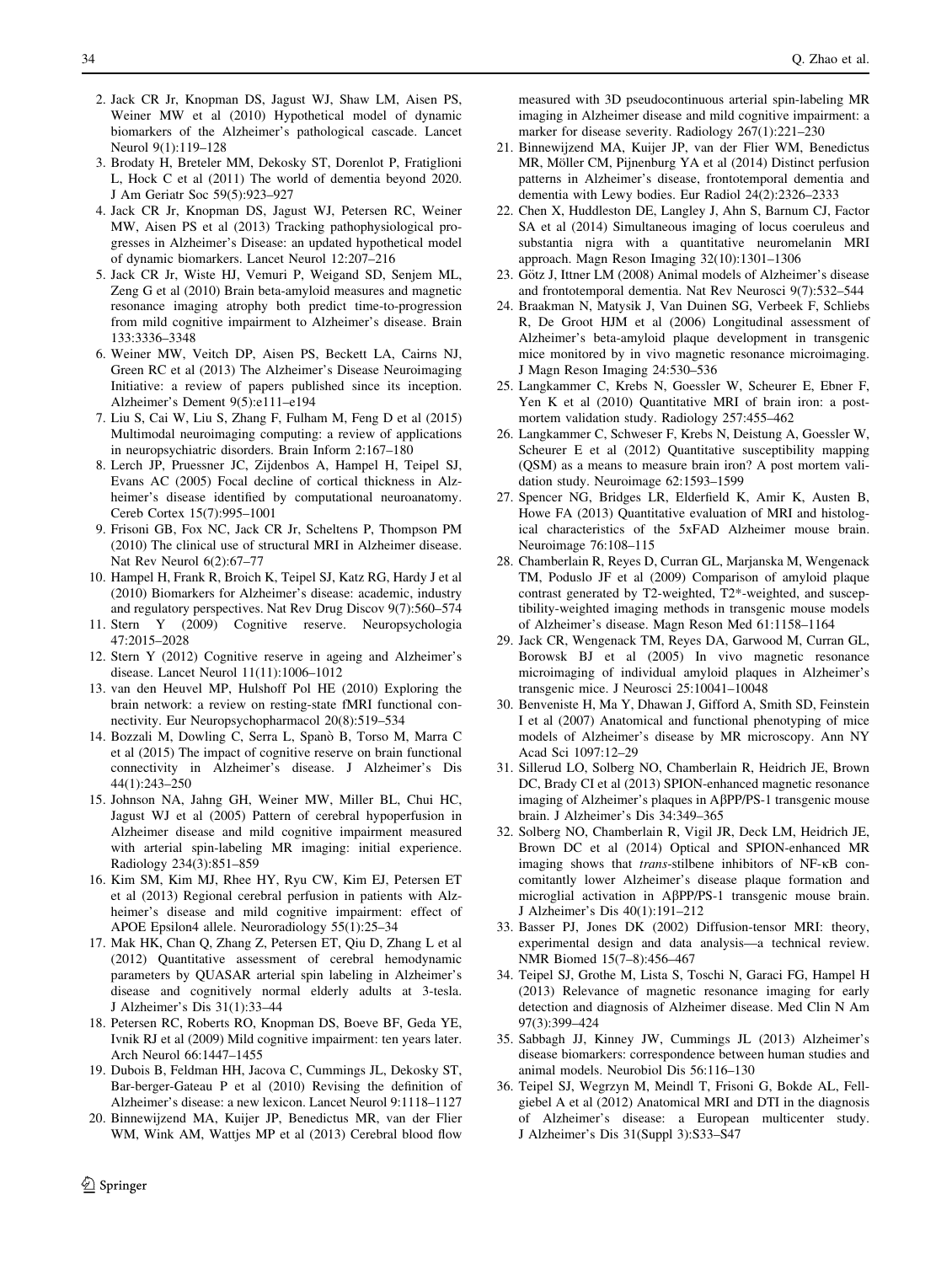- <span id="page-6-0"></span>37. Lista S, Garaci FG, Toschi N, Hampel H (2013) Imaging epigenetics in Alzheimer's disease. Curr Pharm Des 19(36):6393–6415
- 38. Acosta-Cabronero J, Alley S, Williams GB, Pengas G, Nestor PJ (2012) Diffusion tensor metrics as biomarkers in Alzheimer's disease. PLoS One 7(11):e49072
- 39. van Bruggen T, Stieltjes B, Thomann PA, Parzer P, Meinzer HP, Fritzsche KH (2012) Do Alzheimer-specific microstructural changes in mild cognitive impairment predict conversion? Psychiatry Res 203(2–3):184–193
- 40. Selnes P, Aarsland D, Bjornerud A, Gjerstad L, Wallin A, Hessen E et al (2013) Diffusion tensor imaging surpasses cerebrospinal fluid as predictor of cognitive decline and medial temporal lobe atrophy in subjective cognitive impairment and mild cognitive impairment. J Alzheimer's Dis 33(3):723–736
- 41. Pfefferbaum A, Adalsteinsson E, Sullivan EV (2005) Frontal circuitry degradation marks healthy adult aging: evidence from diffusion tensor imaging. Neuroimage 26(3):891–899
- 42. Sullivan EV, Pfefferbaum A (2006) Diffusion tensor imaging and aging. Neurosci Biobehav Rev 30(6):749–761
- 43. Wee CY, Yap PT, Zhang D, Denny K, Browndyke JN, Potter GG et al (2012) Identification of MCI individuals using structural and functional connectivity networks. Neuroimage 59(3):2045–2056
- 44. Wells JA, O'Callaghan JM, Holmes HE, Powell NM, Johnson RA, Siow B et al (2015) In vivo imaging of tau pathology using multi-parametric quantitative MRI. Neuroimage 111:369–378
- 45. Zimny A, Bladowska J, Neska M, Petryszyn K, Guziński M, Szewczyk P et al (2013) Quantitative MR evaluation of atrophy, as well as perfusion and diffusion alterations within hippocampi in patients with Alzheimer's disease and mild cognitive impairment. Med Sci Monit 19:86–94
- 46. Lancelot S, Zimmer L (2010) Small-animal positron emission tomography as a tool for neuropharmacology. Trends Pharmacol Sci 31(19):411–417
- 47. Aznavour N, Cendres-Bozzi C, Lemoine L, Buda C, Sastre JP, Mincheva Z et al (2012) MPTP animal model of Parkinsonism: dopamine cell death or only tyrosine hydroxylase impairment?— A study using PET imaging, autoradiography and immunohistochemistry in the cat. CNS Neurosci Ther 18(11):934–941
- 48. Zimmer L, Luxen A (2012) PET radiotracers for molecular imaging in the brain: past, present and future. Neuroimage 61(2):363–370
- 49. Johnson KA, Fox NC, Sperling RA, Klunk WE (2012) Brain imaging in Alzheimer disease. Cold Spring Harb Perspect Med 2(4):a006213
- 50. Herholz K, Ebmeier K (2011) Clinical amyloid imaging in Alzheimer's disease. Lancet Neurol 10(7):667–670
- 51. Mosconi L (2005) Brain glucose metabolism in the early and specific diagnosis of Alzheimer's disease. FDG-PET studies in MCI and AD. Eur J Nucl Med Mol Imaging 32(4):486–510
- 52. Schraml F, Chen K, Ayutyanont N, Auttawut R, Langbaum JB, Lee W et al (2013) Association between an Alzheimer's diseaserelated index and gene dose. PLoS One 8(6):e67163
- 53. Gray KR, Aljabar P, Heckemann RA, Hammers A, Rueckert D (2013) Alzheimer's Disease Neuroimaging Initiative. Random forest-based similarity measures for multi-modal classification of Alzheimer's disease. Neuroimage 65:167–175
- 54. Shaffer JL, Petrella JR, Sheldon FC, Choudhury KR, Calhoun VD, Edward Coleman R et al (2013) Predicting cognitive decline in subjects at risk for Alzheimer disease by using combined cerebrospinal fluid, MR imaging, and PET biomarkers. Radiology 266(2):583–591
- 55. Gomar JJ, Conejero-Goldberg C, Davies P, Goldberg TE, Alzheimer's Disease Neuroimaging Initiative (2014) Extension and refinement of the predictive value of different classes of markers in ADNI: four-year follow-up data. Alzheimer's Dement 10:704–712
- 56. Trzepacz PT, Yu P, Sun J, Schuh K, Case M, Witte MM et al (2014) Comparison of neuroimaging modalities for the prediction of conversion from mild cognitive impairment to Alzheimer's dementia. Neurobiol Aging 35:143–151
- 57. Zhang Z, Huang H, Shen D (2014) Alzheimer's Disease Neuroimaging Initiative. Integrative analysis of multi-dimensional imaging genomics data for Alzheimer's disease prediction. Front Aging Neurosci 6:260
- 58. Benilova I, Karran E, De Strooper B (2012) The toxic  $\mathsf{A}\beta$  oligomer and Alzheimer's disease: an emperor in need of clothes. Nat Neurosci 15(3):349–357
- 59. Walsh DM, Klyubin I, Fadeeva JV, Cullen WK, Anwyl R, Wolfe MS et al (2002) Naturally secreted oligomers of amyloid beta protein potently inhibit hippocampal long-term potentiation in vivo. Nature 416(6880):535–539
- 60. Roberson ED, Scearce-Levie K, Palop JJ, Yan F, Cheng IH, Wu T et al (2007) Reducing endogenous tau ameliorates amyloid beta-induced deficits in an Alzheimer's disease mouse model. Science 316(5825):750–754
- 61. Dubois B, Feldman HH, Jacova C, Hampel H, Molinuevo JL, Blennow K et al (2014) Advancing research diagnostic criteria for Alzheimer's disease: the IWG-2 criteria. Lancet Neurol 13(6):614–629
- 62. Jack CR Jr, Albert MS, Knopman DS, McKhann GM, Sperling RA, Carrillo MC et al (2011) Introduction to the recommendations from the National Institute on Aging-Alzheimer's Association Workgroups on Diagnostic Guidelines for Alzheimer's Disease. Alzheimer's Dement 7(3):257–262
- 63. Hardy J, Selkoe DJ (2002) The amyloid hypothesis of Alzheimer's disease: progress and problems on the road to therapeutics. Science 297(5580):353–356
- 64. Tolboom N, Yaqub M, van der Flier WM, Boellaard R, Luurtsema G, Windhorst AD et al (2009) Detection of Alzheimer pathology in vivo using both  $^{11}$ C-PIB and  $^{18}$ F-FDDNP PET. J Nucl Med 50(2):191–197
- 65. Kemppainen NM, Aalto S, Wilson IA, Nagren K, Helin S, Bruck A et al (2007) PET amyloid ligand [<sup>11</sup>C]PIB uptake is increased in mild cognitive impairment. Neurology 68(19):1603–1606
- 66. Wolk DA, Zhang Z, Boudhar S, Clark CM, Pontecorvo MJ, Arnold SE (2012) Amyloid imaging in Alzheimer's disease: comparison of florbetapir and Pittsburgh compound-B positron emission tomography. J Neurol Neurosurg Psychiatry 83(9):923–926
- 67. Nordberg A (2004) PET imaging of amyloid in Alzheimer's disease. Lancet Neurol 3(9):519–527
- 68. Mathis CA, Wang Y, Holt DP, Huang GF, Debnath ML, Klunk WE (2003) Synthesis and evaluation of <sup>11</sup>C-labeled 6-substituted 2-arylbenzothiazoles as amyloid imaging agents. J Med Chem 46(13):2740–2754
- 69. Agdeppa ED, Kepe V, Liu J, Flores-Torres S, Satyamurthy N, Petric A et al (2001) Binding characteristics of radiofluorinated 6-dialkylamino-2-naphthylethylidene derivatives as positron emission tomography imaging probes for beta-amyloid plaques in Alzheimer's disease. J Neurosci 21(24):RC189
- 70. Ono M, Wilson A, Nobrega J, Westaway D, Verhoeff P, Zhuang ZP et al  $(2003)$  <sup>11</sup>C-labeled stilbene derivatives as Abeta-aggregate-specific PET imaging agents for Alzheimer's disease. Nucl Med Biol 30(6):565–571
- 71. Rowe CC, Ackerman U, Browne W, Mulligan R, Pike KL, O'Keefe G et al (2008) Imaging of amyloid beta in Alzheimer's disease with 18F-BAY94-9172, a novel PET tracer: proof of mechanism. Lancet Neurol 7(2):129–135
- 72. Choi SR, Golding G, Zhuang Z, Zhang W, Lim N, Hefti F et al (2009) Preclinical properties of  $^{18}$ F-AV-45: a PET agent for Abeta plaques in the brain. J Nucl Med 50(11):1887–1894
- 73. Vandenberghe R, Van Laere K, Ivanoiu A, Salmon E, Bastin C, Triau E et al (2010) 18F-flutemetamol amyloid imaging in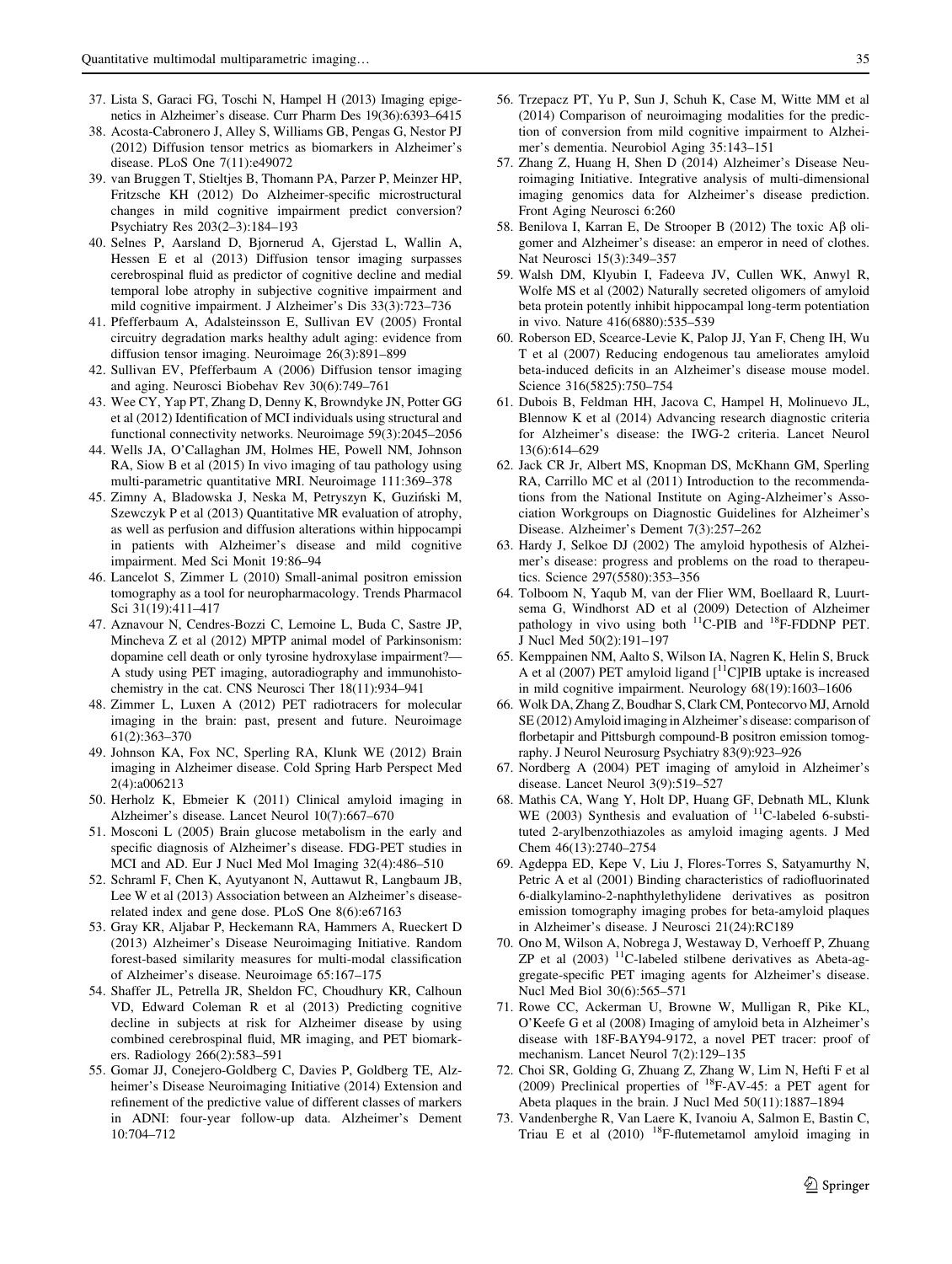<span id="page-7-0"></span>Alzheimer disease and mild cognitive impairment: a phase 2 trial. Ann Neurol 68(3):319–329

- 74. Nelissen N, Van Laere K, Thurfjell L, Owenius R, Vandenbulcke M, Koole M et al (2009) Phase 1 study of the Pittsburgh compound B derivative 18F-flutemetamol in healthy volunteers and patients with probable Alzheimer disease. J Nucl Med 50(8):1251–1259
- 75. Nyberg S, Jönhagen ME, Cselényi Z, Halldin C, Julin P, Olsson H et al (2009) Detection of amyloid in Alzheimer's disease with positron emission tomography using  $[^{11}C]AZD2184$ . Eur J Nucl Med Mol Imaging 36(11):1859–1863
- 76. Cselényi Z, Jönhagen ME, Forsberg A, Halldin C, Julin P, Schou M et al (2012) Clinical validation of  $^{18}$ F-AZD4694, an amyloidbeta-specific PET radioligand. J Nucl Med 53(3):415–424
- 77. Shidahara M, Watabe H, Tashiro M, Okamura N, Furumoto S et al (2015) Quantitative kinetic analysis of PET amyloid<br>imaging agents [<sup>11</sup>C]BF227 and [<sup>18</sup>F]FACT in human brain. Nucl Med Biol 42(9):734–744
- 78. Ramanan VK, Risacher SL, Nho K, Kim S, Swaminathan S, Shen L et al (2014) APOE and BCHE as modulators of cerebral amyloid deposition: a florbetapir PET genome-wide association study. Mol Psychiatry 19(3):351–357
- 79. Swaminathan S, Risacher SL, Yoder KK, West JD, Shen L, Kim S et al (2014) Association of plasma and cortical amyloid beta is modulated by APOE epsilon4 status. Alzheimer's Dement 10(1):e9–e18
- 80. Hohman TJ, Koran ME, Thornton-Wells TA, Alzheimer's Neuroimaging Initiative (2014) Interactions between GSK3beta and amyloid genes explain variance in amyloid burden. Neurobiol Aging 35(3):460–465
- 81. Klunk WE, Engler H, Nordberg A, Wang Y, Blomqvist G, Holt DP et al (2004) Imaging brain amyloid in Alzheimer' disease with Pittsburgh compound-B. Ann Neurol 55(3):306–319
- 82. Clark CM, Schneider JA, Bedell BJ, Beach TG, Bilker WB, Mintun MA et al (2011) Use of florbetapir-PET for imaging beta-amyloid pathology. JAMA 305(3):275–283
- 83. Choi SR, Schneider JA, Bennett DA, Beach TG, Bedell BJ, Zehntner SP et al (2012) Correlation of amyloid PET ligand florbetapir F18 binding with Abeta aggregation and neuritic plaque deposition in postmortem brain tissue. Alzheimer Dis Assoc Disord 26(1):8–16
- 84. Koole M, Lewis DM, Buckley C, Nelissen N, Vandenbulcke M, Brooks DJ et al (2009) Whole-body biodistribution and radiation dosimetry of 18F-GE067: a radioligand for in vivo brain amyloid imaging. J Nucl Med 50(5):818–822
- 85. Barthel H, Gertz HJ, Dresel S, Peters O, Bartenstein P, Buerger K et al (2011) Cerebral amyloid-beta PET with florbetaben  $(^{18}F)$ in patients with Alzheimer's disease and healthy controls: a multicentre phase 2 diagnostic study. Lancet Neurol 10(5):424–435
- 86. Fleisher AS, Chen K, Liu X, Roontiva A, Thiyyagura P, Ayutyanont N et al (2011) Using positron emission tomography and florbetapir F18 to image cortical amyloid in patients with mild cognitive impairment or dementia due to Alzheimer disease. Arch Neurol 68(11):1404–1411
- 87. Namiki C, Takita Y, Iwata A, Momose T, Senda M, Okubo Y et al (2015) Imaging characteristics and safety of florbetapir ( 18F) in Japanese healthy volunteers, patients with mild cognitive impairment and patients with Alzheimer's disease. Ann Nucl Med 29(7):570–581
- 88. Johnson KA, Sperling RA, Gidicsin C, Carmasin JS, Maye JE, Coleman RE et al (2013) Florbetapir (F18-AV-45) PET to assess amyloid burden in Alzheimer's disease dementia, mild cognitive impairment, and normal aging. Alzheimer's Dement 9(5 Suppl):S72–S83
- 89. Payoux P, Delrieu J, Gallini A, Adel D, Salabert AS, Hitzel A et al (2015) Cognitive and functional patterns of nondemented subjects with equivocal visual amyloid PET findings. Eur J Nucl Med Mol Imaging 42(9):1459–1468
- 90. Bruck A, Virta JR, Koivunen J, Koikkalainen J, Scheinin NM, Helenius H et al (2013) [11C]PIB,  $[$ <sup>18</sup>F]FDG and MR imaging in patients with mild cognitive impairment. Eur J Nucl Med Mol Imaging 40(10):1567–1572
- 91. Hatashita S, Yamasaki H (2013) Diagnosed mild cognitive impairment due to Alzheimer's disease with PET biomarkers of beta amyloid and neuronal dysfunction. PLoS One 8(6):e66877
- 92. Yousefi BH, von Reutern B, Scherübl D, Manook A, Schwaiger M, Grimmer T et al (2015) FIBT versus florbetaben and PiB: a preclinical comparison study with amyloid-PET in transgenic mice. EJNMMI Res 5:20
- 93. Johnson AE, Jeppsson F, Sandell J, Wensbo D, Neelissen JA, Juréus A et al (2009) AZD2184: a radioligand for sensitive detection of beta-amyloid deposits. J Neurochem 108(5):1177–1186
- 94. Ito H, Shimada H, Shinotoh H, Takano H, Sasaki T, Nogami T et al (2014) Quantitative analysis of amyloid deposition in Alzheimer disease using PET and the radiotracer 11C-AZD2184. J Nucl Med 55(6):932–938
- 95. Catana C, Drzezga A, Heiss WD, Rosen BR (2012) PET/MRI for neurologic applications. J Nucl Med 53(12):1916–1925
- 96. Zhang D, Wang Y, Zhou L, Yuan H, Shen D (2011) Multimodal classification of Alzheimer's disease and mild cognitive impairment. Neuroimage 55:856–867
- 97. Bisdas S, Nagele T, Schlemmer P, Boss A, Claussen C, Pichler B et al (2010) Switching on the lights for real-time multimodality tumor neuroimaging: the integrated positron emission tomography/MR imaging system. Am J Neuroradiol 31:610–614
- 98. Maier FC, Wehrl HF, Schmid AM, Mannheim JG, Wiehr S, Lerdkrai C et al (2014) Longitudinal PET–MRI reveals bamyloid deposition and rCBF dynamics and connects vascular amyloidosis to quantitative loss of perfusion. Nat Med 20(12):1485–1492
- 99. Edison P, Carter SF, Rinne JO, Gelosa G, Herholz K, Nordberg A et al (2013) Comparison of MRI based and PET template based approaches in the quantitative analysis of amyloid imaging with PIB-PET. Neuroimage 70:423–433
- 100. Zhou Y, Yu F, Duong TQ, Alzheimer's Disease Neuroimaging Initiative (2015) White matter lesion load is associated with resting state functional MRI activity and amyloid PET but not FDG in mild cognitive impairment and early Alzheimer's disease patients. J Magn Reson Imaging 41(1):102–109
- 101. Kim CM, Hwang J, Lee JM, Roh JH, Lee JH, Koh JY et al (2015) Amyloid beta-weighted cortical thickness: a new imaging biomarker in Alzheimer's disease. Curr Alzheimer Res 12(6):563–571
- 102. Zipfel WR, Williams RM, Webb WW (2003) Nonlinear magic: multiphoton microscopy in the biosciences. Nat Biotechnol 21(11):1369–1377
- 103. Lim RS, Kratzer A, Barry NP, Miyazaki-Anzai S, Miyazaki M, Mantulin WW (2010) Multimodal CARS microscopy determination of the impact of diet on macrophage infiltration and lipid accumulation on plaque formation in ApoE-deficient mice. J Lipid Res 51(7):1729–1737
- 104. Billecke N, Rago G, Bosma M, Eijkel G, Gemmink A, Leproux P et al (2014) Chemical imaging of lipid droplets in muscle tissues using hyperspectral coherent Raman microscopy. Histochem Cell Biol 141(3):263–273
- 105. Lee YJ, Vega SL, Patel PJ, Aamer KA, Moghe PV, Cicerone MT (2014) Quantitative, label-free characterization of stem cell differentiation at the single-cell level by broadband coherent